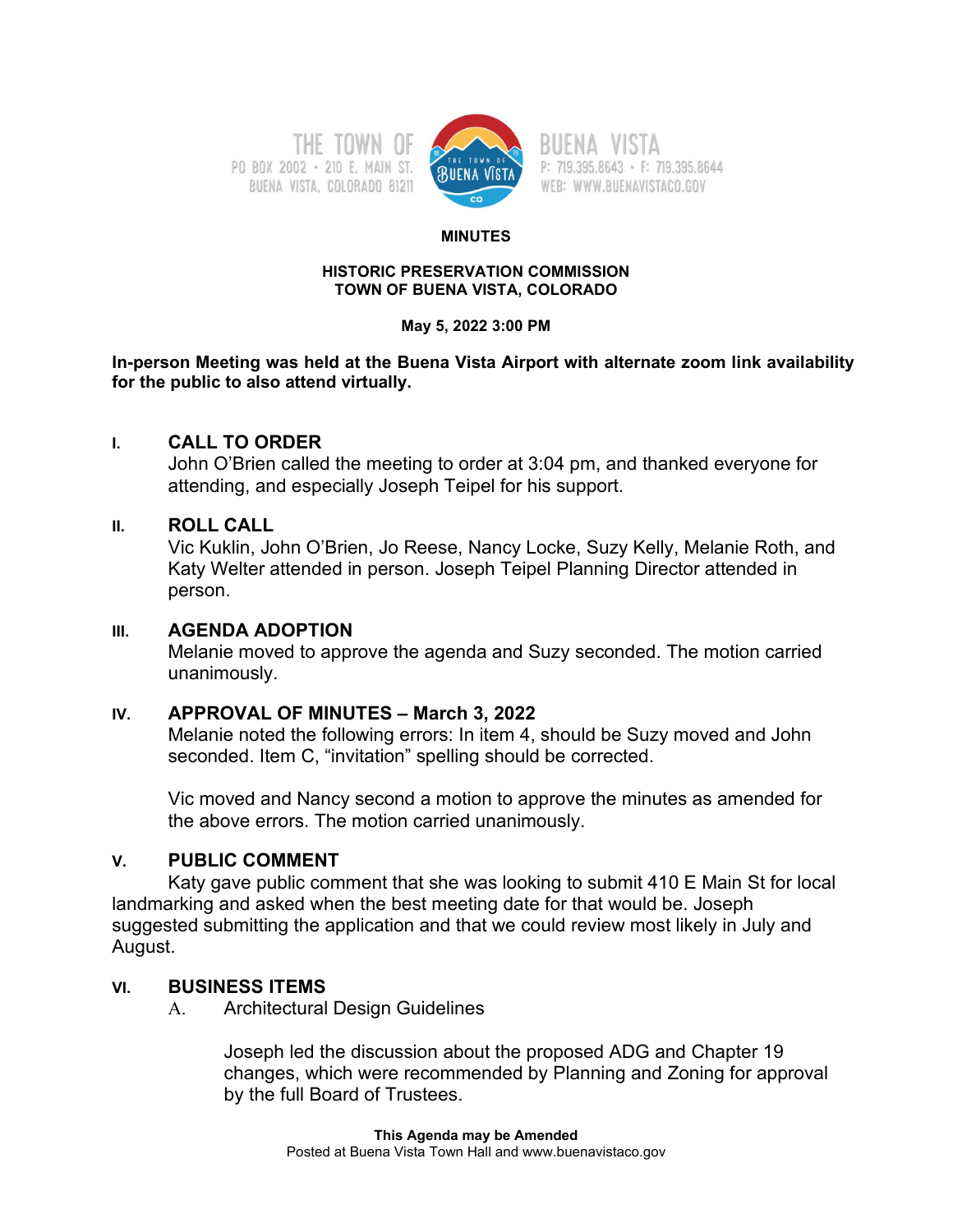1. Trustee Meeting

The meeting will be on Tuesday, May 24 at 6 pm. All HPC members are encouraged to attend in support.

2. Proposed Chapter 19 changes

The group reviewed the proposed changes together and recommended no changes.

3. Flow chart and review checklist discussion

Joseph walked through the process of "Mandatory Review" and the group discussed the importance of flexibility in setting up the pre-application meeting—i.e., that 2 HPC members would meet rather than the full HPC, if requested. The group also discussed the importance of the checklist guiding an objective review of plans, and John offered to make the checklist more comprehensive.

B. Local landmark plaque ceremonies – Courthouse and Book Nook

The Courthouse ceremony is scheduled for May 20 at 3 pm and Suzy will write an article for the paper. John will check with the Book Nook owners about dates.

C. Saving Places Conference Recap

Melanie shared that the CPI webinars will be available until September now. Jo and Nancy said they wanted to share updates from Saving Places but would hold off since we will be leaving early for Mark Doering's going away party.

D. Historic Preservation Month

Mary Therese gave an update on Historic Preservation Month. She will provide an updated list of the schedule of volunteers, and everyone reported having done their drop-offs and asking for business contributions.

- E. Historic Inventory Grant Tabled
- F. Updates from related organizations and general discussion

Suzy Kelly updated that BV Heritage elevator is working again, they have updated several exhibits, and that they are working with an architecture student on a garden design.